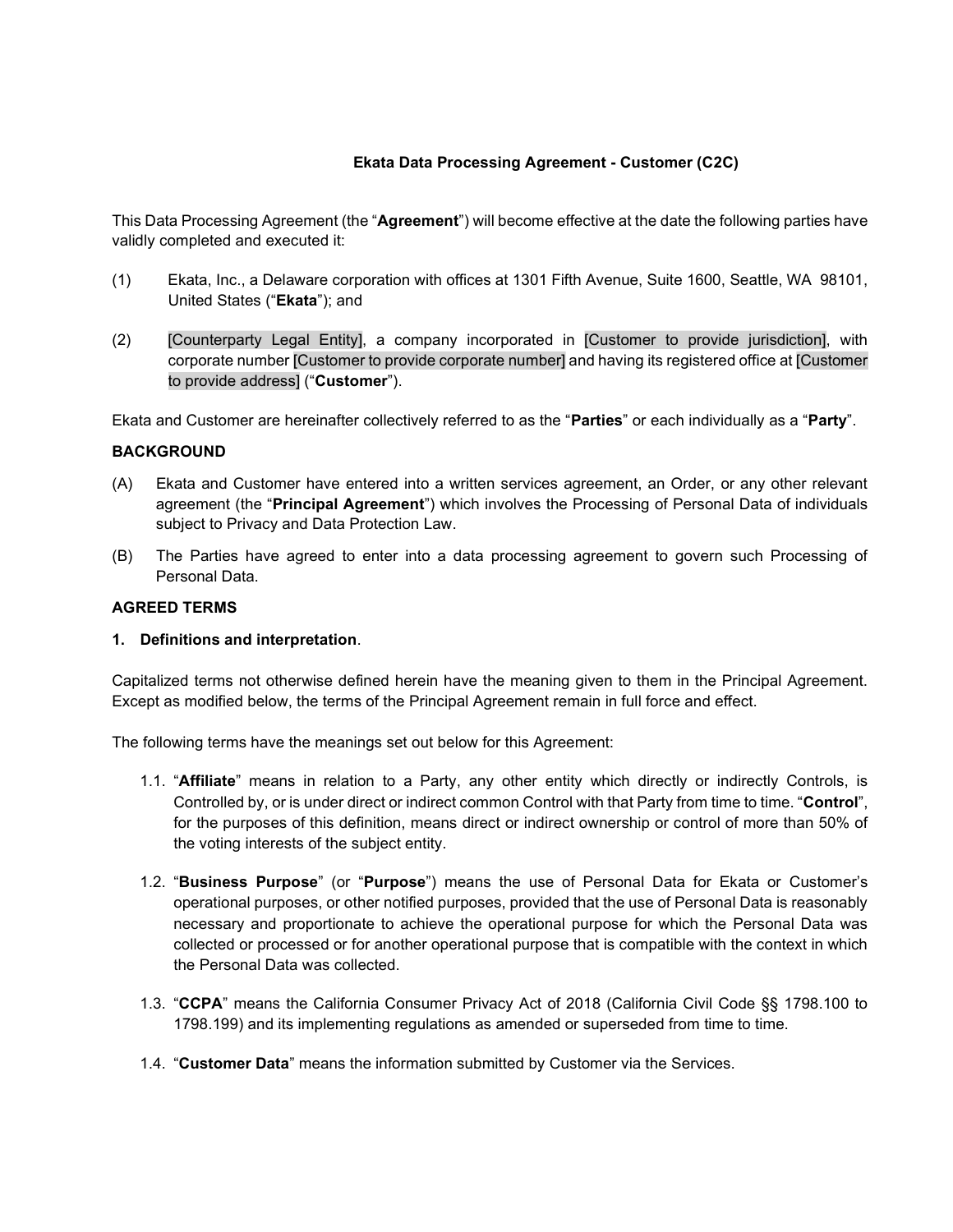- 1.5. "Customer Personal Information" means Personal Information subject to the CCPA that Ekata Processes on behalf of Customer to provide the Services to Customer.
- 1.6. "Data Protection Rights" means all rights granted to individuals under Privacy and Data Protection Law, which may include – depending on applicable law – the right to know, the right of access, rectification, erasure, complaint, data portability, restriction of Processing, objection to the Processing, and rights relating to automated decision-making and indemnification against misuse of Personal Data.
- 1.7. "Data Subject" means an identified or identifiable natural person whose Personal Data is Processed in the context of the Principal Agreement. An identifiable person is one who can be identified, directly or indirectly, in particular by reference to an identifier, such as name, an identification number, location data, an online identifier, or to one or more factors specific to his physical, physiological, genetic, mental, economic, cultural or social identity.
- 1.8. "Deidentified Data" means data generated or derived from Customer Data or the Services that cannot reasonably identify, relate to, describe, be capable of being associated with, or be linked, directly or indirectly, to a particular individual.
- 1.9. "Ekata Data" means information that Ekata provides or otherwise makes available to Customer through the Services or pursuant to an Order. Ekata Data includes but is not limited to information from publicly available sources, third-party data providers, and Metadata.
- 1.10. "**EU Data Protection Law**" means all of the following, each as amended and replaced from time to time: the EU General Data Protection Regulation 2016/679 ("EU GDPR") and the e-Privacy Directive 2002/58/EC (as amended by Directive 2009/136/EC) and their respective national implementing legislations; the Swiss Federal Data Protection Act; the Monaco Data Protection Act; the UK Data Protection Act 2018 and UK GDPR (together "UK Data Protection Law"); and the Data Protection Acts of the European Economic Area ("EEA") countries; each as applicable.
- 1.11. "Metadata" means pseudonymized data that Ekata derives or generates from its analysis of Customer Data. Examples of Metadata include the number of times a data element has been queried in a period of time (velocity) or the last time a data element has been seen (recency) and hashed, encrypted Customer Data. Metadata does not constitute Customer Data.
- 1.12. "Order" means a document or online order entered into between Customer and Ekata, or any of their Affiliates, that specifies the Services to be provided by Ekata. By entering into an Order, an Affiliate of Customer agrees to be bound by the terms of this Agreement as if it were an original party.
- 1.13. "Personal Data" (or "Personal Information") means any information relating to an identified or identifiable individual, including but not limited to contact information, demographic information, passport number, Social Security number or other national identification number, bank account information, Primary Account Number and authentication information (e.g., identification codes, passwords).
- 1.14. "Personal Data Breach" means a breach of security leading to the accidental or unlawful destruction, loss, alteration, unauthorized disclosure of, access to, or other unauthorized Processing of Personal Data transmitted, stored or otherwise Processed.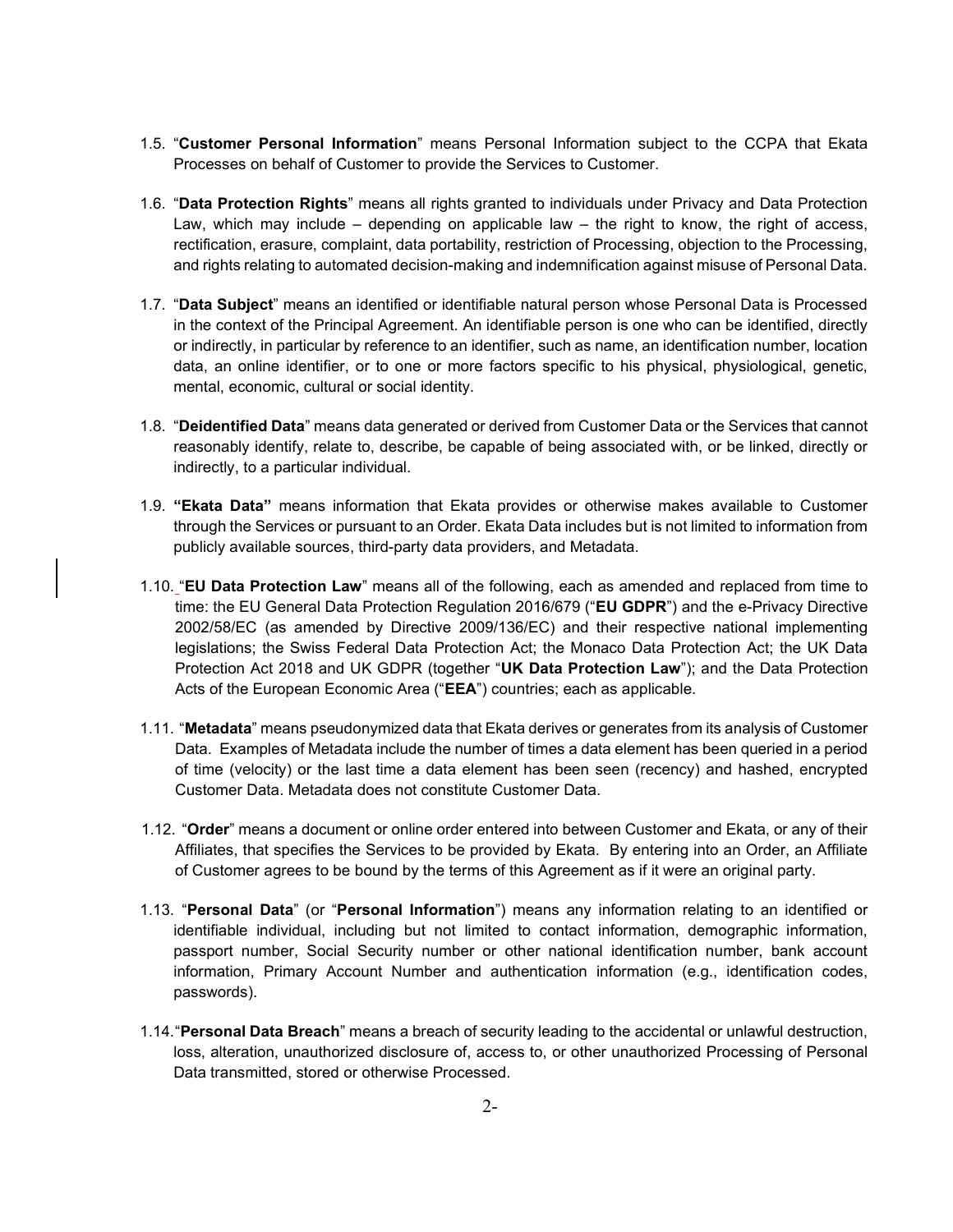- 1.15. "Privacy and Data Protection Law" means any law, statute, declaration, decree, legislation, enactment, order, ordinance, regulation or rule (as amended and replaced from time to time) which relates to the protection of individuals with regards to the Processing of Personal Data to which the Parties are subject, including but not limited to EU Data Protection Law; the CCPA; the U.S. Gramm-Leach-Bliley Act; the Brazil General Data Protection Act; the South Africa Protection of Personal Information Act; laws regulating unsolicited email, telephone, and text message communications; security breach notification laws; laws imposing minimum security requirements; laws requiring the secure disposal of records containing certain Personal Data; laws governing the portability and/or cross-border transfer of Personal Data; and all other similar international, federal, state, provincial, and local requirements; each as applicable.
- 1.16. "Processing of Personal Data" (or "Processing/Process") means any operation or set of operations which is performed on Personal Data or on sets of Personal Data, whether or not by automated means, such as collection, recording, organization, structuring, storage, adaptation or alteration, retrieval, consultation, use, disclosure by transmission, dissemination or otherwise making available, alignment or combination, restriction, erasure or destruction, including any operation defined as "Processing" under applicable Privacy and Data Protection Law.
- 1.17. "Sensitive Data" means any Personal Data considered to be sensitive according to applicable Privacy and Data Protection Law and may include data revealing racial or ethnic origin, political opinions, cult, religious or philosophical beliefs, or trade union membership, criminal records, genetic data, biometric data, data concerning health or data concerning a natural person's sex life or sexual orientation.
- 1.18. "Services" are Ekata's suite of global identity verification products and fraud detection services provided to Customer under an Order, or pursuant to a free trial, as further defined in the Principal Agreement. Services exclude Ekata Data.
- 1.19. "User" means an individual who is authorized by Customer to access or use the Services, and who has been provided a user id and password, or other account credential. For example, Users may include employees, contractors, and agents of Customer.

#### 2. Scope and Applicability

- 2.1. This Agreement regulates the Processing of Personal Data subject to Privacy and Data Protection Law for the Services provided in the Principal Agreement.
- 2.2. In addition, to the extent the Principal Agreement involves the Processing of Personal Data of individuals subject to EU Data Protection Law, the Parties have agreed to the terms set forth in Annex 2 of the Agreement for the purpose of complying with EU Data Protection Law (the "EU Addendum"). To the extent Ekata Processes Customer Personal Information to provide the Services to Customer, Ekata and Customer will comply with their respective obligations pursuant to the terms set forth in Annex 3 of the Agreement (the "CCPA Addendum").
- 2.3. In the event of a conflict between the terms of the Principal Agreement and this Agreement, the terms of this Agreement will control to the extent of such conflict.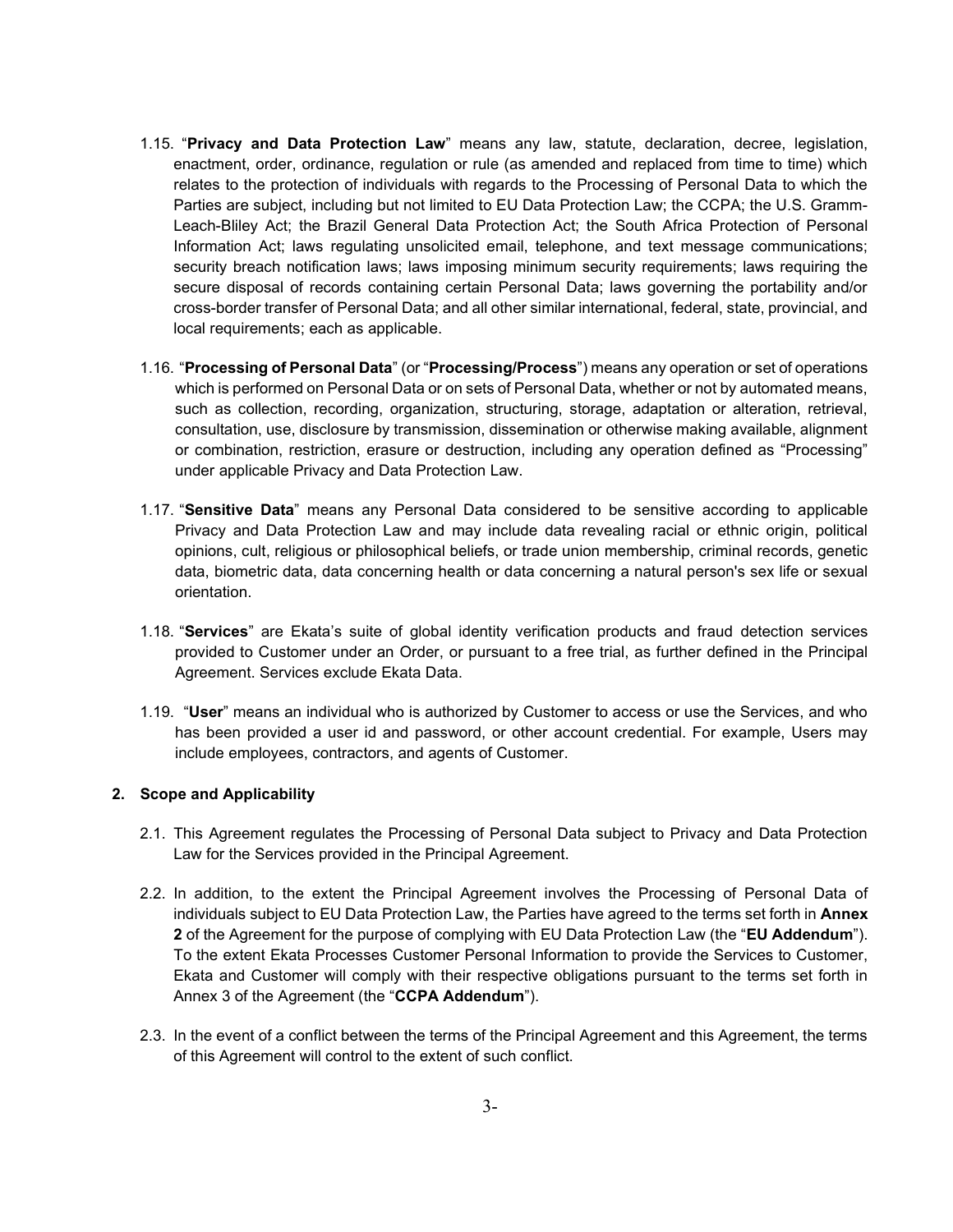- 2.4. The Parties will comply with their respective obligations as laid down in this Agreement, without regard to the residency or location (permanent or otherwise) of any individual to whom any Personal Data relates, the location of a Party's operations, the extent to which it has targeted particular geographic regions or jurisdictions, or any other factors.
- 3. Compliance with Privacy and Data Protection Law. Both Parties represent and warrant that they will comply with Privacy and Data Protection Law when Processing Personal Data in the context of the Services, and that they will perform their obligations under this Agreement in compliance with Privacy and Data Protection Law.
- 4. Roles of the Parties. The Parties acknowledge and confirm that each Party is responsible for the Processing of Personal Data for its own Business Purposes in the context of the Services specified in the Principal Agreement, as described below:
	- 4.1. Ekata Processes Personal Data for the following Business Purposes: operating, providing, supporting or enabling the Services to Customer and other third parties, including by de-identifying Customer Data and creating Ekata's databases, and for enabling payments, finance and account management, data analysis, benchmarking, technical and customer support, fraud detection and prevention, and product development, and for ensuring compliance with applicable laws ("Ekata Purposes").
	- 4.2. Customer Processes Personal Data for the following Business Purposes: collecting and sharing Customer Data with Ekata; receiving and using Ekata Data in the context of the Services; and taking any fraud countermeasures based on Ekata Data ("Customer Purposes").
- 5. Obligations of the Parties. Without prejudice to Section 6 of this Agreement, each Party represents and warrants that, in relation to the Processing of Personal Data for its own Business Purposes in the context of the Services, it will:
	- 5.1. provide appropriate notice to and/or seek consent from individuals as required under Privacy and Data Protection Law (Notice and Consent).
	- 5.2. ensure that, for any transfers of Personal Data in the context of the Services, the Personal Data will be protected with the same level of protection as provided by this Agreement and it will implement any data transfer mechanism as required under Privacy and Data Protection Law. In particular, in the event Personal Data subject to the Argentina Personal Data Protection Act 25.326 (PDPA) (Ley de Protección de los Datos Personales) is Processed, the Parties undertake to comply with the obligations applicable to a data controller set forth in the model contract titled Contrato Modelo de Transferencia Internacional de Datos Personales con Motivo de Cesión de Datos Personales adopted by the Data Protection Agency of the Republic of Argentina under Disposition 60 — E/2016 (the 'Argentinian SCCs') for the transfer of Personal Data to third countries (Transfers).
	- 5.3. cooperate with the other Party in good faith to fulfil their respective data protection compliance obligations under Privacy and Data Protection Law, including complying with individuals' requests to exercise their Data Protection Rights and replying to investigations and inquiries from regulators (Cooperation and Assistance).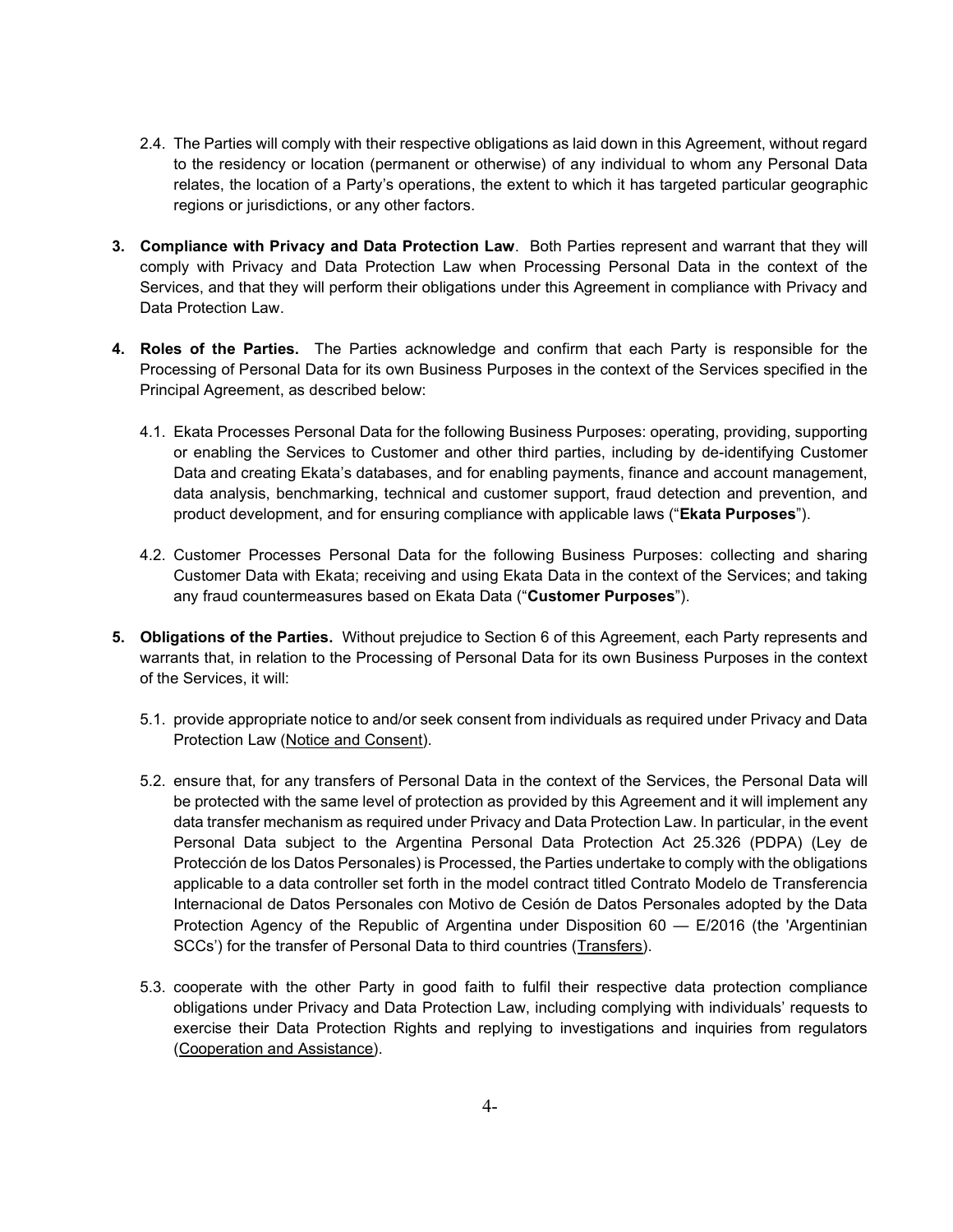- 5.4. be responsible for compliance with this Agreement and for the compliance of their respective Affiliates and Users.
- 5.5. conduct and review any relevant assessments (including security or privacy impact assessments) as may be required by applicable Privacy and Data Protection Laws for purposes of implementing the Services, and any cross-border transfers of Personal Data.

#### 6. Customer's Obligations.

- 6.1. Generally. Customer will use best efforts to prevent unauthorized access to or Processing of Ekata Data and will notify Ekata without undue delay of any such unauthorized access, or Processing. Customer will use the Services and Ekata Data only to the extent permitted by the Principal Agreement. Customer is solely responsible for ensuring that its use of the Services and Ekata Data, including Customer's provision of Customer Data to Ekata as contemplated in the Principal Agreement or this Agreement, does not violate any laws, in particular any applicable Privacy and Data Protection Laws. Any use of the Services in breach of this Agreement by Customer, its Affiliates, or any Users, may result in Ekata's immediate suspension of the Services.
- 6.2. Customer's Privacy Policy. Irrespective of Section 5 of this Agreement, Customer will not collect or provide or make available to Ekata any Customer Data that is not collected or stored in accordance with applicable law and Customer's privacy policy (or the privacy policy of Customer's customers, if applicable). Customer represents and warrants that Customer will provide Data Subjects with all notices and obtain from them all rights and consents necessary for the provision and transfer of such data to Ekata, the Processing of such data by or on behalf of Ekata, and Customer's use of Ekata Data pursuant to this Agreement. As between Customer and Ekata, Customer is solely responsible for providing such notice and obtaining such consent. Customer also confirms and warrants that it will inform Data Subjects in particular of the transfer and storage by Ekata of their Personal Data outside the country in which it was collected (e.g., transfer to and storage in the United States), the ways in which their Personal Data will be Processed by Customer and Ekata, and any other information required by applicable Privacy and Data Protection Laws. Customer will ensure that Customer's privacy policy is readily accessible to anyone from or about whom Customer collects data and, if required by applicable law, Customer will provide those Data Subjects with the ability to exercise rights applicable to their Personal Data under applicable Privacy and Data Protection Laws, such as optingout of disclosure of their Personal Data by Customer.
- 6.3. Data Integrity. Customer is exclusively responsible for the accuracy, completeness, relevance and integrity of all Personal Data provided to Ekata.
- 6.4. No Automated Decision-Making. Customer hereby represents and warrants that it will not use the Services to make any automated decisions that produce legal effects concerning Data Subjects or similarly significantly affect Data Subjects.
- 7. Transfers. Customer acknowledges and agrees that all data including Personal Data Processed in connection with this Agreement will be transferred and stored outside the country in which such Personal Data was collected (e.g., transfer to and storage in the United States), and Customer represents and warrants that it has all necessary consents, authorizations, permissions and/or approvals for such transfer,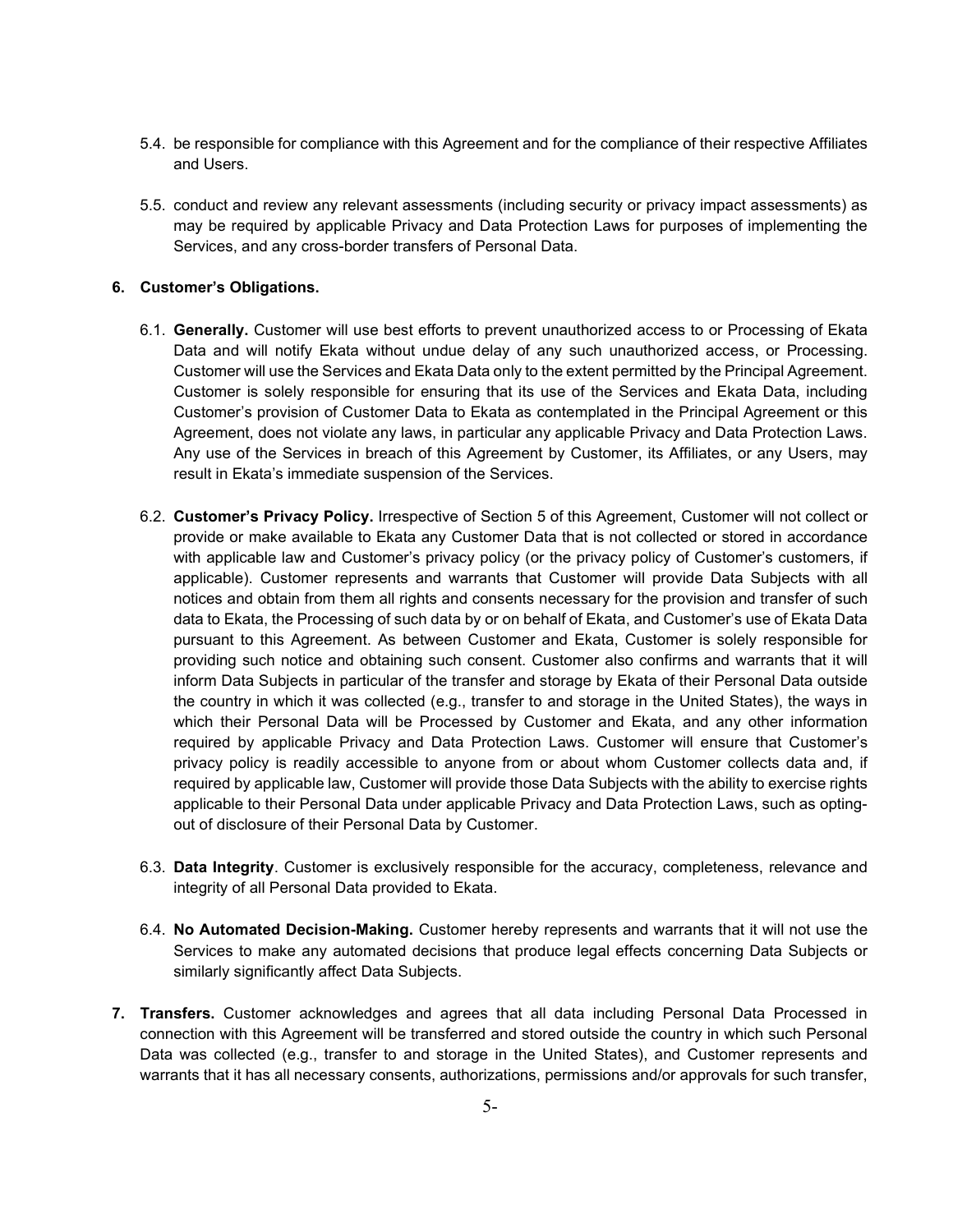storage and Processing of all data including Personal Data to a location outside the country in which such Personal Data was collected (including in particular, to the United States), in accordance with applicable Privacy and Data Protection Law.

- 8. Security of the Processing, Confidentiality, and Personal Data Breach Notification. The Parties agree and warrant that:
	- 8.1. they have implemented and maintain a comprehensive written information security program that complies with Privacy and Data Protection Law and Annex 1 of this Agreement, including appropriate technical, operational and organizational measures to protect from accidental or unlawful destruction, loss, alteration, unauthorized disclosure of, access to, or otherwise unauthorized Processing of Personal Data transmitted, stored or otherwise Processed (Information Security Program). A Party's Information Security Program shall comply with the applicable Payment Card Industry Data Security Standards to the extent that Party Processes payment card information.
	- 8.2. they have taken steps to ensure that any person or entity acting under its authority, who Processes or in any way has access to Personal Data in the context of the Services (including any entity engaged by a Party or any further sub-contractor) is only granted access to Personal Data on a need-to-know basis, and is subject to a duly enforceable contractual or statutory confidentiality obligation (Confidentiality).
- 9. Notification Obligations: Each Party agree and warrant that it will:
	- 9.1. immediately inform the other Party, in writing, of any request, question, objection, complaint, investigation or any other inquiry, received from any individual, regulator or public authority of whatever jurisdiction, that relates to Personal Data Processed in the context of the Services, unless otherwise restricted by applicable law. Each Party will provide the other Party with a copy of any such requests within 48 (forty-eight) hours of receipt (i) for Ekata, by email to TPRM@mastercard.com and SOC@mastercard.com; (ii) for Customer, by email to [insert email] and will respond to such requests only in accordance with the other Party's prior written authorization, unless otherwise prohibited by applicable law (Notification Obligations).
	- 9.2. implements appropriate administrative, technical, operational and organizational measures to ensure, and to be able to demonstrate, that the Processing of Personal Data is performed in accordance with this Agreement and applicable Privacy and Data Protection Law (Accountability).
- 10. Data Disclosures. The Parties represent and warrant that they will only disclose Personal Data to a third party in accordance with Privacy and Data Protection Law and with this Agreement and Principal Agreement and will require such third party in writing to comply with Privacy and Data Protection Law and with the same obligations as are imposed on each Party by this Agreement, as appropriate and relevant, unless it is not possible to do so, such as where the data recipient is a governmental authority.

#### 11. Liability.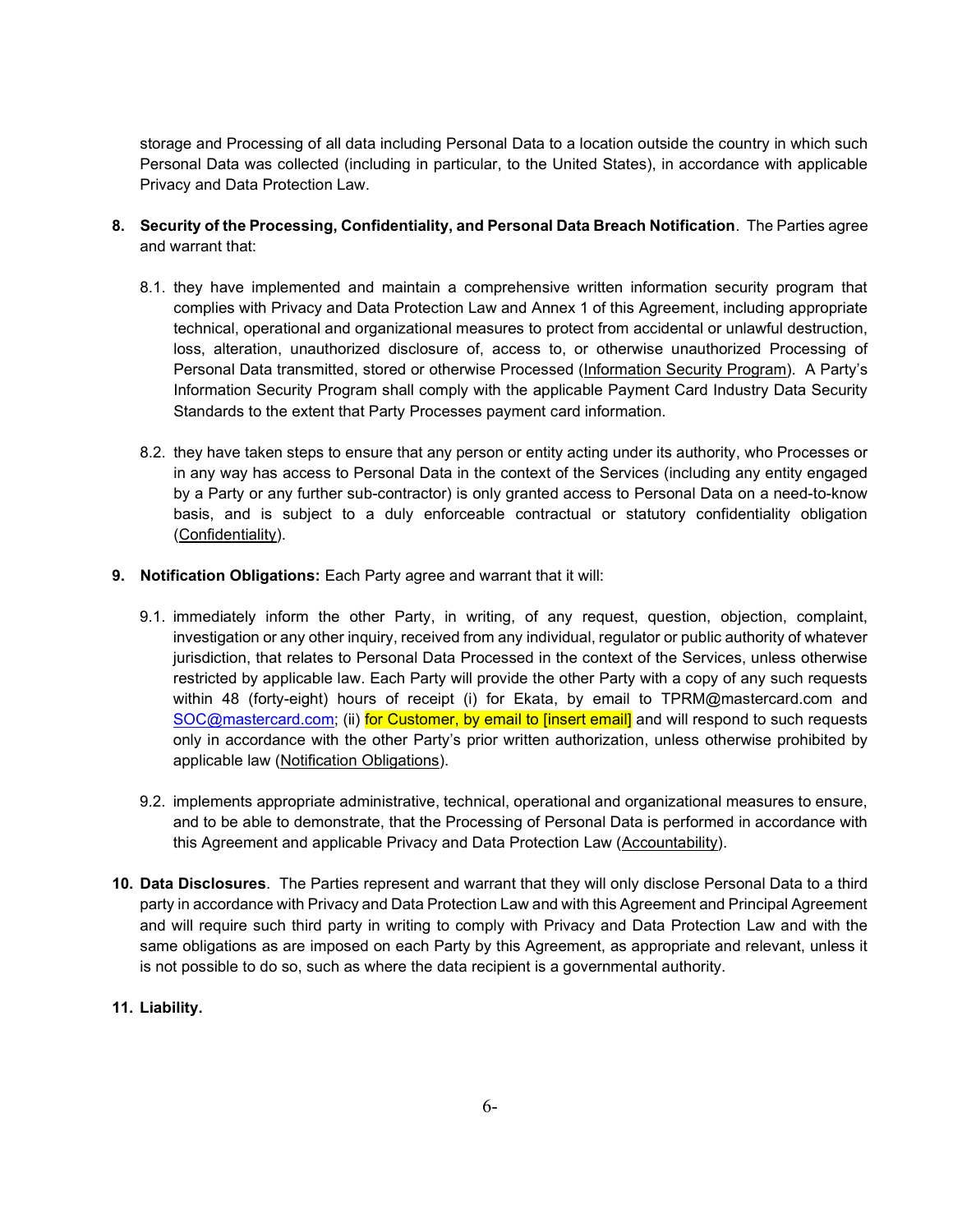- 11.1. Each Party agrees that, in relation to the Processing of Personal Data for its own Purposes, it is fully liable towards individuals for the entire damages resulting from a violation of Privacy and Data Protection Law or of this Agreement.
- 11.2. The Parties agree that if Ekata has paid compensation, damages or fines, Ekata is entitled to claim back from Customer that part of the compensation, damages or fines, corresponding to Customer's part of responsibility for the compensation, damages or fines.
- 12. Applicable Law and Jurisdiction. The Processing of Personal Data under this Agreement is governed by the law applicable to the Principal Agreement. Any disputes between the Parties relating to the Processing of Personal Data under this Agreement will be subject to the exclusive jurisdiction of the courts in the Principal Agreement.
- 13. Modification of this Agreement. This Agreement may only be modified by a written amendment signed by each of the Parties.
- 14. Termination. The Parties agree that this Agreement is terminated upon the termination of the Principal Agreement pursuant to which Customer obtained Personal Data from Ekata.
- 15. Invalidity and Severability. If any provision of this Agreement is found by any court or administrative body of a competent jurisdiction to be invalid or unenforceable, the invalidity or unenforceability of such provision will not affect any other provision of this Agreement and all provisions not affected by such invalidity or unenforceability will remain in full force and effect.
- 16. Counterparts. This Agreement may be executed in any number of counterparts, each of which when executed will constitute a duplicate original, but all the counterparts will together constitute the one agreement.

IN WITNESS WHEREOF, the Parties have executed this Agreement and each acknowledges having received a duly executed copy.

| <b>Ekata</b> |  | [Customer Legal Entity] |                        |
|--------------|--|-------------------------|------------------------|
| By:          |  | By:                     |                        |
| Name:        |  | Name:                   | [Customer to populate] |
| Title:       |  | Title:                  | [Customer to populate] |
| Dated:       |  | Dated:                  |                        |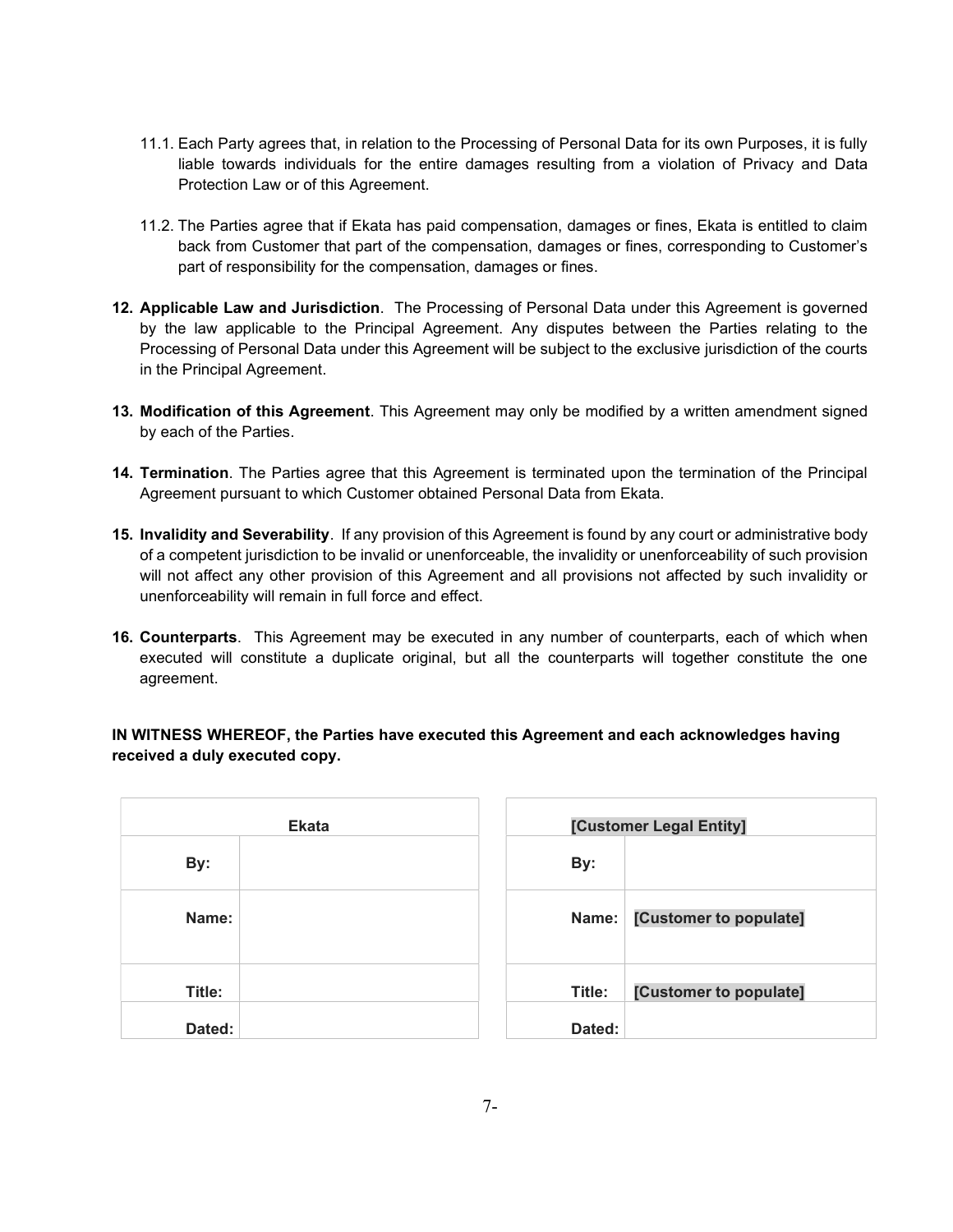8-

 $\begin{array}{c} \end{array}$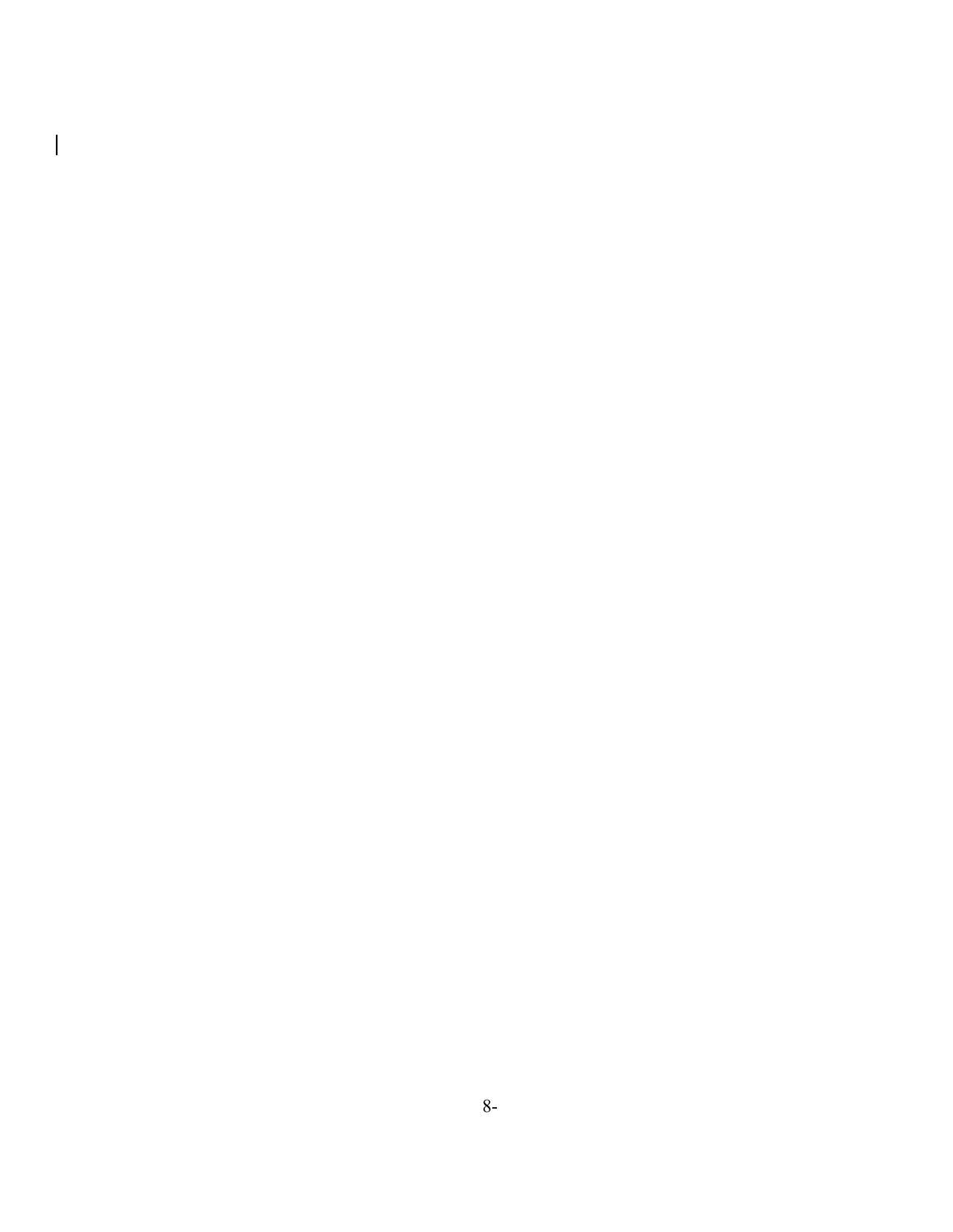## ANNEX 1

# TECHNICAL AND ORGANIZATIONAL MEASURES INCLUDING TECHNICAL AND ORGANISATIONAL MEASURES TO ENSURE THE SECURITY OF THE DATA

The Parties will, as a minimum, implement the following types of security measures:

## 1. Physical access control

Technical and organizational measures to prevent unauthorized persons from gaining access to the data processing systems available in premises and facilities (including databases, application servers and related hardware), where Personal Data are processed, include:

- Establishing security areas, restriction of access paths;
- Establishing access authorizations for employees and third parties;
- Access control system (ID reader, magnetic card, chip card);
- Key management, card-keys procedures;
- Door locking (electric door openers etc.);
- Security staff, janitors;
- Surveillance facilities, video/CCTV monitor, alarm system;
- Securing decentralized data processing equipment and personal computers.

#### 2. Virtual access control

Technical and organizational measures to prevent data processing systems from being used by unauthorized persons include:

- User identification and authentication procedures;
- ID/password security procedures (special characters, minimum length, change of password);
- Automatic blocking (e.g. password or timeout);
- Monitoring of break-in-attempts and automatic turn-off of the user ID upon several erroneous passwords attempts;
- Creation of one master record per user, user master data procedures, per data processing environment.

#### 3. Data access control

Technical and organizational measures to ensure that persons entitled to use a data processing system gain access only to such Personal Data in accordance with their access rights, and that Personal Data cannot be read, copied, modified or deleted without authorization, include:

- Internal policies and procedures;
- Control authorization schemes;
- Differentiated access rights (profiles, roles, transactions and objects);
- Monitoring and logging of accesses;
- Disciplinary action against employees who access Personal Data without authorization;
- Reports of access;
- Access procedure;
- Change procedure;
- Deletion procedure.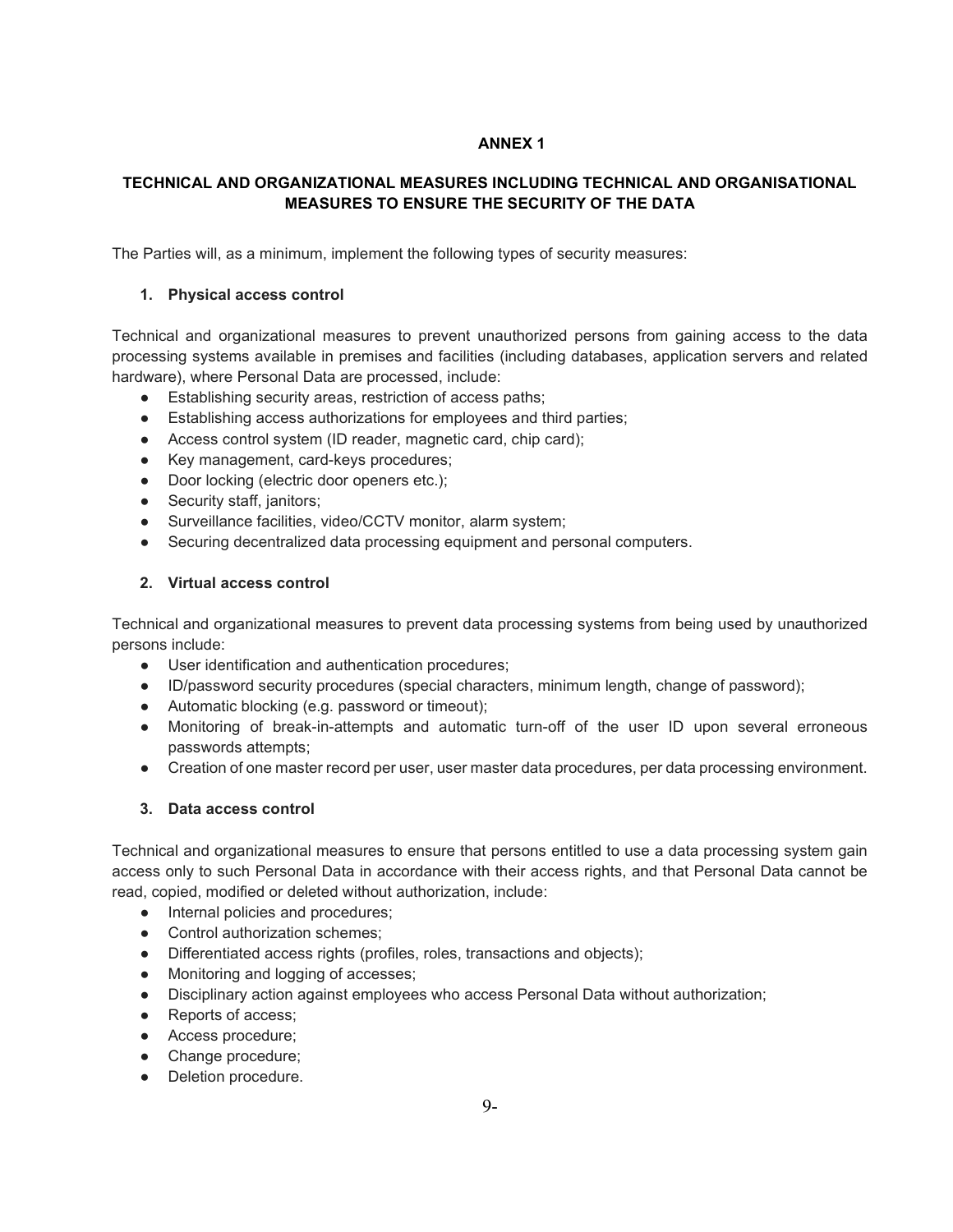# 4. Disclosure control

Technical and organizational measures to ensure that Personal Data cannot be read, copied, modified or deleted without authorization during electronic transmission, transport or storage on storage media (manual or electronic), and that it can be verified to which companies or other legal entities Personal Data are disclosed, include:

- Tunneling
- Logging
- Transport security

# 5. Entry control

Technical and organizational measures to monitor whether data have been entered, changed or removed (deleted), and by whom, from data processing systems, include:

- Logging and reporting systems;
- Audit trails and documentation.

# 6. Control of instructions

Technical and organizational measures to ensure that Personal Data are processed solely in accordance with the Instructions of the Controller include:

- Unambiguous wording of the contract;
- Formal commissioning (request form);
- Criteria for selecting the Processor

## 7. Availability control

Technical and organizational measures to ensure that Personal Data are protected against accidental destruction or loss (physical/logical) include:

- Backup procedures;
- Mirroring of hard disks (e.g. RAID technology);
- Uninterruptible power supply (UPS);
- Remote storage;
- Anti-virus/firewall systems;
- Disaster recovery plan.

## 8. Separation control

Technical and organizational measures to ensure that Personal Data collected for different purposes can be processed separately include:

- Separation of databases;
- "Internal client" concept / limitation of use;
- Segregation of functions (production/testing);
- Procedures for storage, amendment, deletion, transmission of data for different purposes.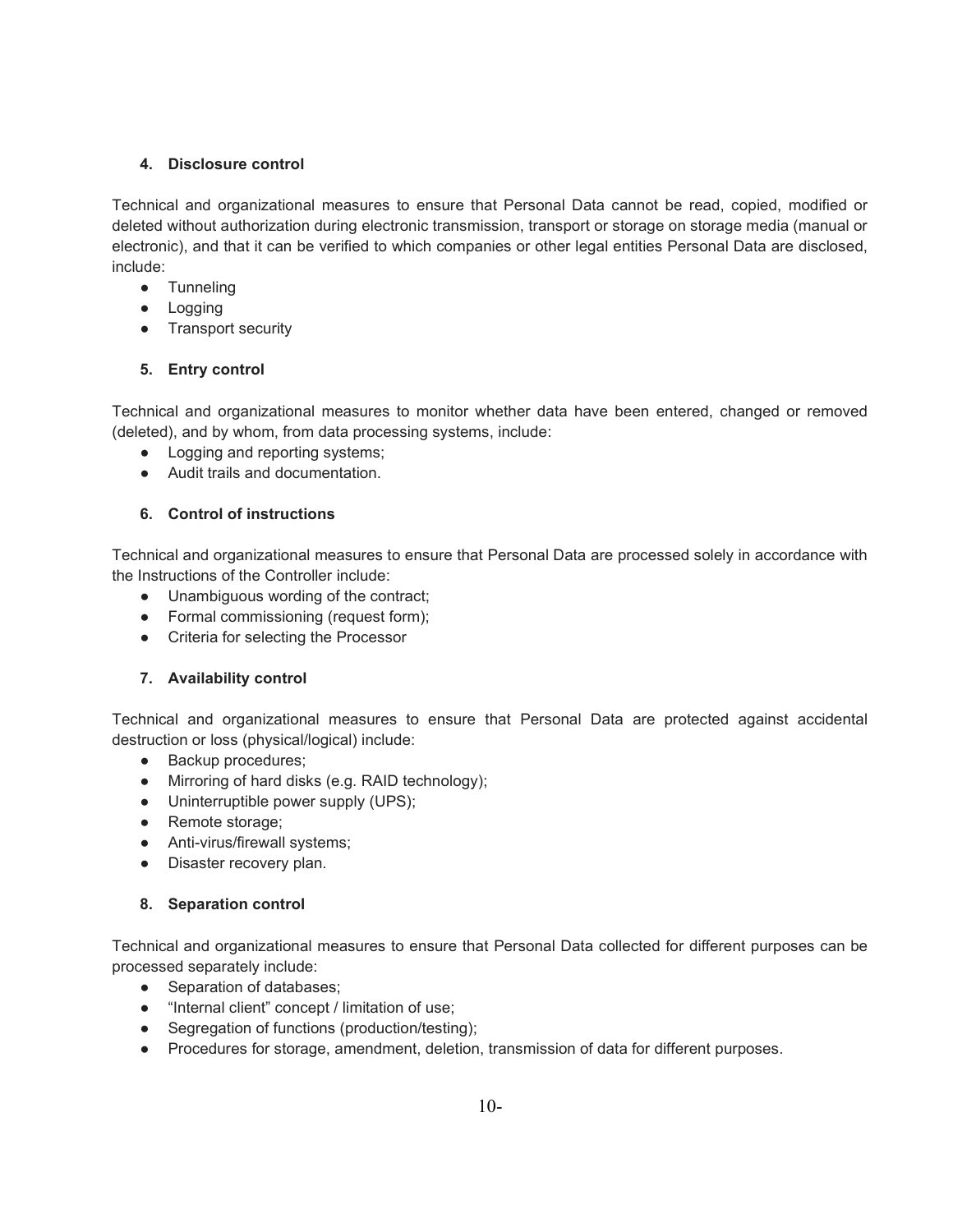## ANNEX 2 EUROPEAN DATA PROCESSING ADDENDUM

Customer and Ekata agree that the terms and conditions set out below are added as a European Data Processing Addendum ("EU Addendum") to, and form an integral part of, the Agreement to which it is attached. This EU Addendum regulates the Processing of Personal Data of Data Subjects subject to EU Data Protection Law.

In the event of a conflict between the terms of this EU Addendum and the Agreement with respect to the subject matter of this EU Addendum, the terms of this EU Addendum will control to the extent of such conflict.

## 1. Definitions.

Capitalized terms not otherwise defined herein have the meaning given to them in the Agreement. Except as modified below, the terms of the Agreement remain in full force and effect.

The following terms have the meanings set out below for this EU Addendum:

- 1.1. The terms "Binding Corporate Rules", "Controller," "Data Subject," "Personal Data", "Personal Data Breach", "Processing/Process of Personal Data," "Processor", and "Supervisory Authority" shall have the meanings given to them under EU Data Protection Law.
- 1.2. "Europe" means the European Economic Area, Switzerland, Monaco and the United Kingdom.
- 1.3. "EEA Standard Contractual Clauses" or "SCCs" means the clauses annexed to the EU Commission Decision 2021/914 of June 4, 2021, on standard contractual clauses for the transfer of personal data to third countries pursuant to Regulation (EU) 2016/679 of the European Parliament and of the Council as amended from time to time.
- 1.4. "UK Addendum" means the International Data Transfer Addendum to the EU Commission Standard Contractual Clauses, available at: https://ico.org.uk/media/fororganisations/documents/4019483/international-data-transfer-addendum.pdf.
- 2. Roles of the Parties. For the purpose of the Principal Agreement and the Agreement, the Parties acknowledge and confirm that each Party is a Controller for the Processing of Personal Data for its own Purposes (as specified in Section 4 of the Agreement) in the context of the Services. The Parties further confirm that neither Party acts as a Processor on behalf of the other Party; that each Party is an independent Controller; and that the Agreement does not create a joint-Controllership or a Controller-Processor relationship between the Parties.
- 3. Obligation of the Parties. Without prejudice to Section 6 of the Agreement, each Party represents and warrants that, in relation to the Processing of Personal Data for its own Purposes in the context of the Services, it acts as a Controller and that it: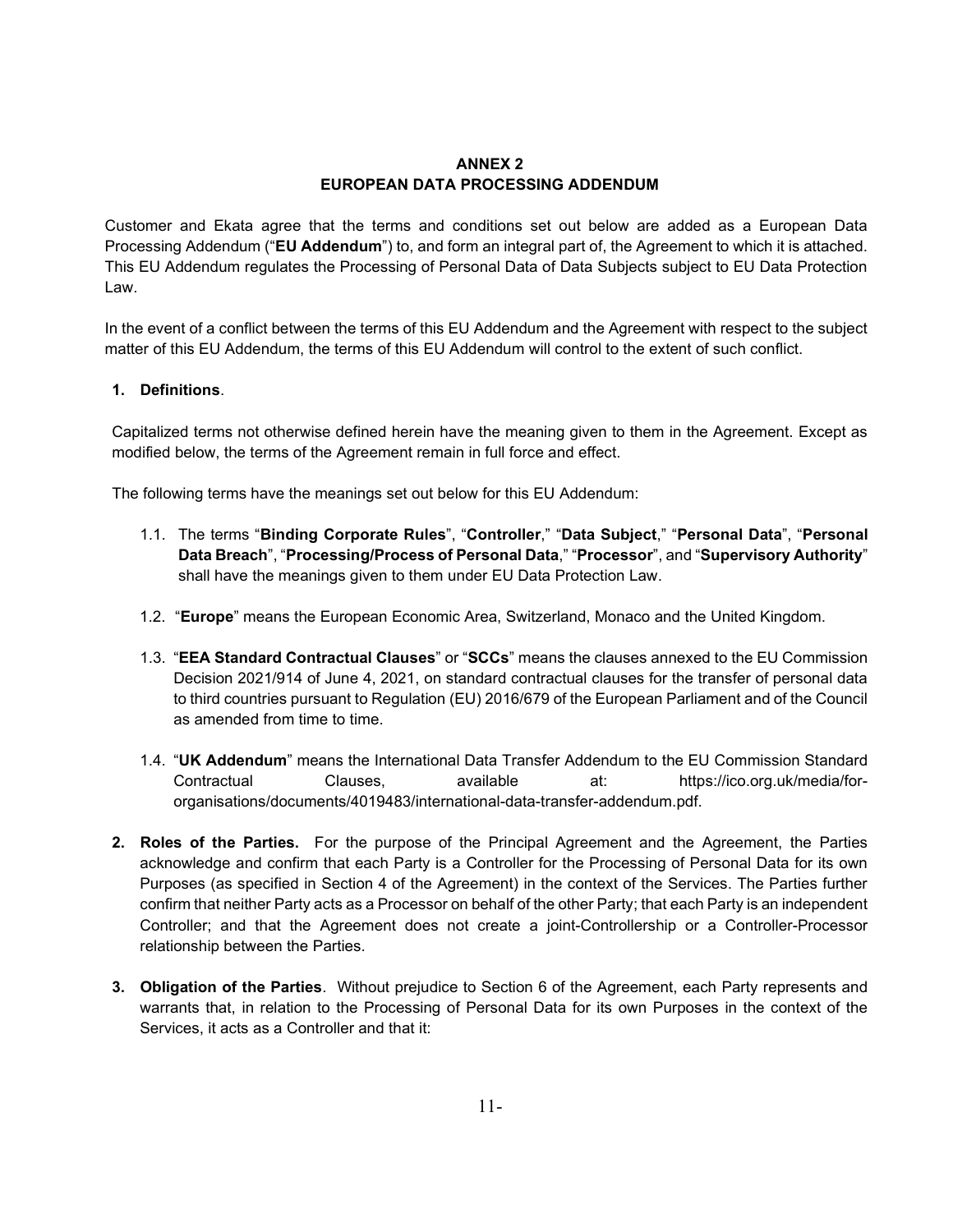- 3.1. complies with EU Data Protection Law in respect of Processing of Personal Data (Lawfulness of processing);
- 3.2. relies on a valid legal ground under EU Data Protection Law for each of its own Purposes, including obtaining Data Subjects' appropriate consent if required or appropriate under EU Data Protection Law (Legal ground);
- 3.3. provides appropriate notice to the Data Subjects regarding the Processing of Personal Data for its own Purposes, in a timely manner and at the minimum with the elements required under EU Data Protection Law (Notice);
- 3.4. takes reasonable steps to ensure that Personal Data is accurate, complete and current; adequate, relevant and limited to what is necessary in relation to the Purposes for which they are processed; and kept in a form which permits identification of Data Subjects for no longer than is necessary for the Purposes for which the Personal Data are processed unless a longer retention is required or allowed under applicable law (Accuracy, data minimization and data retention);
- 3.5. implements appropriate technical and organizational measures to ensure, and to be able to demonstrate, that the Processing of Personal Data is performed in accordance with EU Data Protection Law (Accountability);
- 3.6. responds to Data Subject requests to exercise their any rights granted to individuals under EU Data Protection law, including but not limited to the right of (a) access, (b) rectification, (c) erasure, (d) data portability, (e) restriction of Processing, and (f) objection to the Processing in accordance with EU Data Protection Law (Data Subjects' Rights); and
- 3.7. cooperates with the other Party to fulfil their respective data protection compliance obligations under EU Data Protection Law (Cooperation).

## 4. International Data Transfers.

- 4.1. The Parties may transfer the Personal Data Processed in connection with the Services outside of Europe in accordance with EU Data Protection Law, provided that the Personal Data is transferred to a country which provides an adequate level of protection under EU Data Protection Law or to a recipient which has implemented adequate safeguards under EU Data Protection Law such as approved Binding Corporate Rules or EEA Standard Contractual Clauses.
- 4.2. Where Ekata transfers Personal Data subject to the EU GDPR or Swiss Data Protection Act to the Customer in a country that is not part of the EEA or subject to a European Commission adequacy decision, the Parties agree that the transfer shall be governed by the EEA Standard Contractual Clauses, which are hereby incorporated into this EU Addendum by reference, and completed as follows: the Parties conclude Module One (controller-to-controller) of the EEA Standard Contractual Clauses; the "data exporter" is Ekata; the "data importer" is Customer; the optional docking clause in Clause 7 is implemented; the optional paragraph in Clause 11(a) is struck; the competent supervisory authority in Clause 13(a) shall be the supervisory authority of Belgium; the governing law in Clause 17 is the law of Belgium and the courts in Clause 18(b) are the courts of Belgium; Annex 1 to the EEA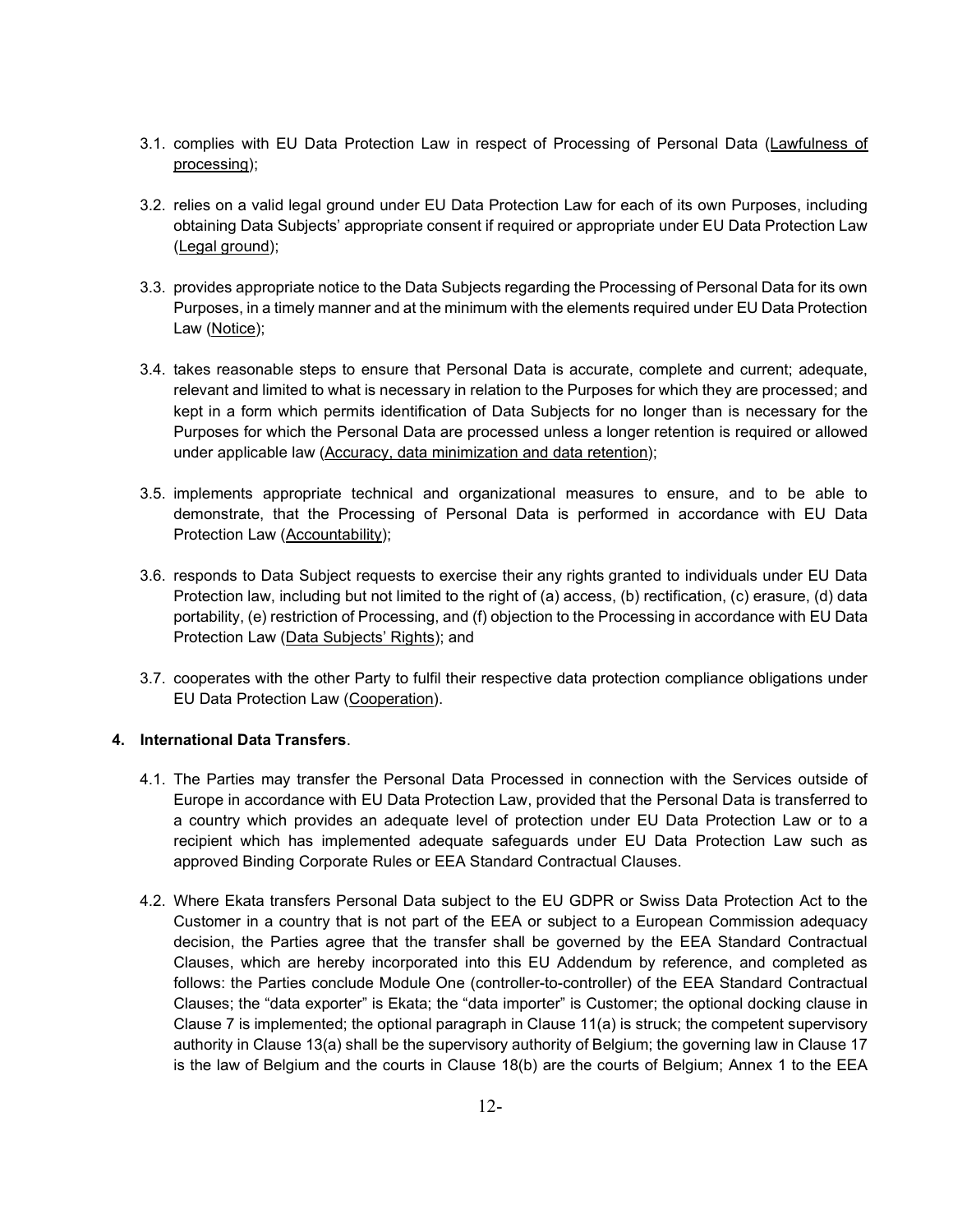Standard Contractual Clauses is Appendix 1 to this EU Addendum; and Annex 2 to the EEA Standard Contractual Clauses is Annex 1 to the Agreement.

- 4.3. Where Customer transfers Personal Data subject to the EU GDPR or Swiss Data Protection Act to Ekata in a country that is not part of the EEA or subject to a European Commission adequacy decision, the Parties agree that the transfer shall be governed by the EEA Standard Contractual Clauses, which are hereby incorporated into this EU Addendum by reference, and completed as follows: the Parties conclude Module One (controller-to-controller) of the EEA Standard Contractual Clauses; the "data exporter" is Customer; the "data importer" is Ekata; the optional docking clause in Clause 7 is implemented; the optional paragraph in Clause 11(a) is struck; the competent supervisory authority in Clause 13(a) shall be the supervisory authority of Belgium; the governing law in Clause 17 is the law of Belgium and the courts in Clause 18(b) are the courts of Belgium; Annex 1 to the EEA Standard Contractual Clauses is Appendix 1 to this EU Addendum; and Annex 2 to the EEA Standard Contractual Clauses is Annex 1 to the Agreement.
- 4.4. The Parties conclude the UK Addendum for transfers of Personal Data subject to UK Data Protection Law from Customer to Ekata, or from Ekata to Customer, to a country that is not subject to a UK adequacy decision, which is hereby incorporated into this EU Addendum by reference, and Part 1 of the UK Addendum is completed as follows: (i) in Table 1, the "Exporter" and the "Importer" are Ekata or Customer, as per Sections 4.2. and 4.3. of this EU Addendum, their details are set forth in the preamble of the Agreement, and their signatures are included in the signature page of the Agreement; (ii) in Table 2, the first option is selected and the "Approved EU SCCs" are those incorporated into this EU Addendum as per Sections 4.2. and 4.3.; (iii) in Table 3, "Annex 1A and Annex 1B to the Approved EU SCCs" is Appendix I to this EU Addendum and "Annex II to the Approved EU SCCs" is Annex 1 to the Agreement; and (iv) in Table 4, both the "Importer" and the "Exporter" can terminate the UK Addendum.
- 4.5. If either Party's compliance with EU Data Protection Law applicable to transfers of Personal Data is affected by circumstances outside of either Party's control, including if a legal instrument for transfers is invalidated, amended, or replaced, then the Parties will work together in good faith to reasonably resolve such non-compliance.
- 4.6. Notwithstanding anything to the contrary in the Agreement, Customer shall promptly and no later than 48 hours from becoming aware inform Ekata in writing to euprivacy@ekata.com, with the subject line "Data Processing Agreement Notification", if (1) it has reason to believe that it is or has become subject to laws or practices that prevent the Customer from fulfilling its obligations under this EU Addendum. Customer shall provide the description of the non-compliance and the reasons for the non-compliance, and its impact or likely impact on Ekata or Ekata's customers.
- 5. Data Disclosures. The Parties represent and warrant that they will only disclose Personal Data Processed to a third party in the context of the Services in accordance with EU Data Protection Law and will require such third party in writing to comply with EU Data Protection Law as well as the same obligations as are imposed by this EU Addendum, as appropriate and relevant, unless it is not possible to do so, such as where the data recipient is a governmental authority. Customer will not disclose any Ekata Data to third parties.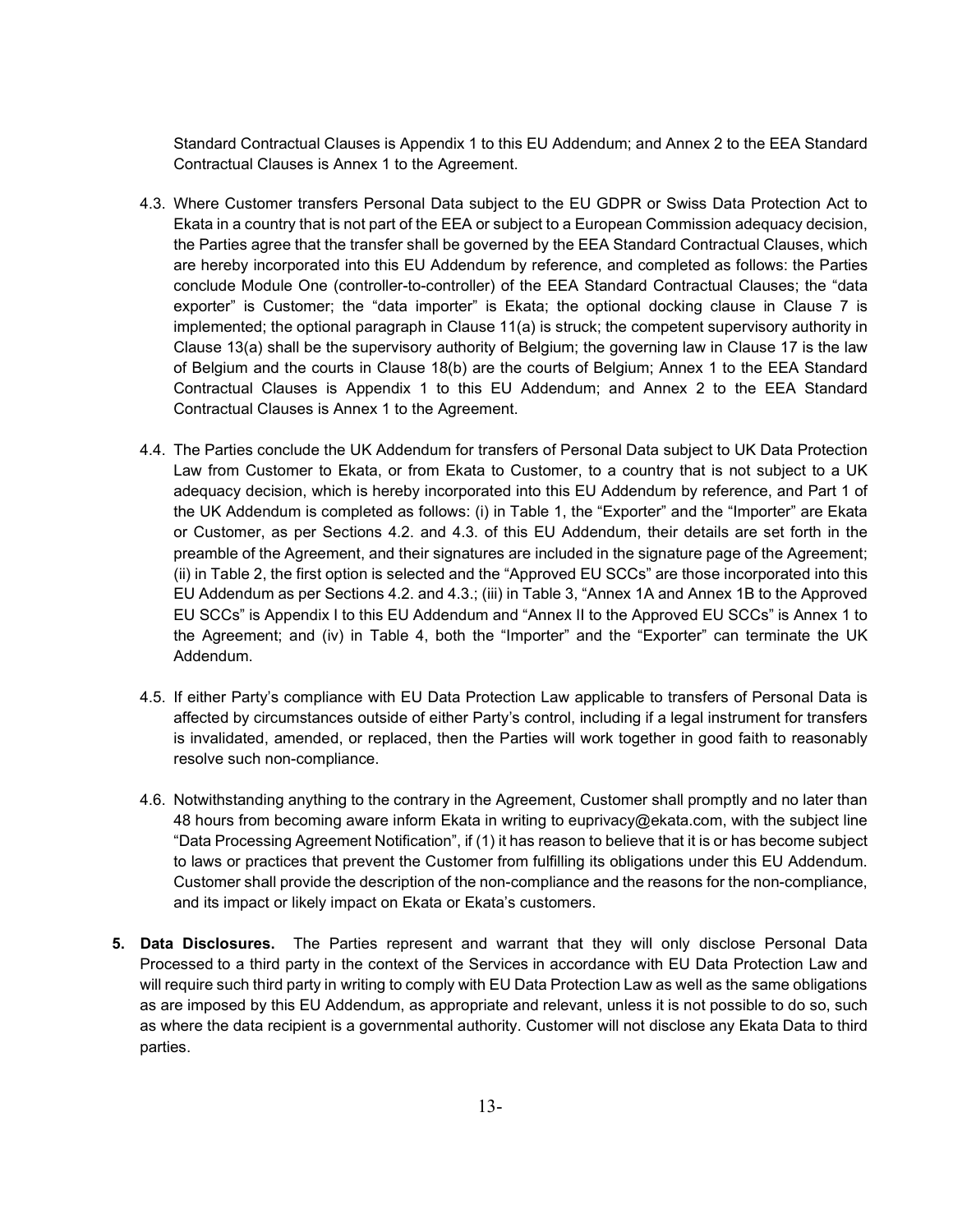#### 6. Security of the Processing, Confidentiality, and Personal Data Breach Notification.

- 6.1. The Parties must implement and maintain a comprehensive written information security program with appropriate technical and organizational measures to ensure a level of security appropriate to the risk, and as appropriate: (a) the pseudonymization and encryption of Personal Data; (b) the ability to ensure the ongoing confidentiality, integrity, availability and resilience of processing systems and services; (c) the ability to restore the availability and access to Personal Data in a timely manner in the event of a physical or technical incident; and (d) a process for regularly testing, assessing and evaluating the effectiveness of technical and organizational measures for ensuring the security of the processing. In assessing the appropriate level of security, the Parties must take into account the state of the art, the costs of implementation and the nature, scope, context and purposes of Processing of Personal Data as well as the risk of varying likelihood and severity for the rights and freedoms of Data Subjects and the risks that are presented by the Processing of Personal Data, in particular from accidental or unlawful destruction, loss, alteration, unauthorized disclosure of, or access to Personal Data transmitted, stored or otherwise Processed.
- 6.2. The Parties must take steps to ensure that any person acting under their authority who has access to Personal Data is subject to a duly enforceable contractual or statutory confidentiality obligation, and if applicable Process Personal Data in accordance with the Controller's instructions.
- 6.3. Each Party must notify the other Party of a Personal Data Breach that relates to Personal Data Processed in the context of the Service and for which the other Party is a Controller, without undue delay, and not later than forty-eight (48) hours after having become aware of a Personal Data Breach. The Parties will assist each other in complying with their obligations to notify a Personal Data Breach. The Party which becomes aware of a Personal Data Breach will notify, without undue delay and, where feasible, not later than 72 hours after having become aware of it, the competent Supervisory Authority, where required by EU Data Protection Law. When the Personal Data Breach is likely to result in a high risk to the rights and freedoms of Data Subjects or upon the competent Supervisory Authority's request to do so, such Party must communicate the Personal Data Breach to the Data Subject without undue delay, where required by EU Data Protection Law.
- 6.4. The Parties will use their best efforts to reach an agreement on whether and how to notify persons or entities of a Personal Data Breach, and must document all Personal Data Breaches, including the facts relating to the Personal Data Breach, its effects and the remedial action taken.
- 7. Data Protection and Security Audit. Each Party commits to conduct audits on a regular basis to control compliance with EU Data Protection Law, including the security measures provided in Section 6 of this EU Addendum and Annex 1 of the Agreement. Upon prior written request, each Party agrees to cooperate and within reasonable time provide the requesting Party with: (a) a summary of the audit reports demonstrating its compliance with EU Data Protection Law obligations and the Agreement; and (b) confirmation that the audit has not revealed any material vulnerability, or to the extent that any such vulnerability was detected, that such vulnerability has been fully remedied.
- 8. Liability Towards Data Subject. Subject to the limitation of liability clauses in the Agreement, each Party agrees that it will be held liable towards Data Subjects for the entire damage resulting from a violation of EU Data Protection Law for its own Purposes as specified in Section 4 of the Agreement. Where the Parties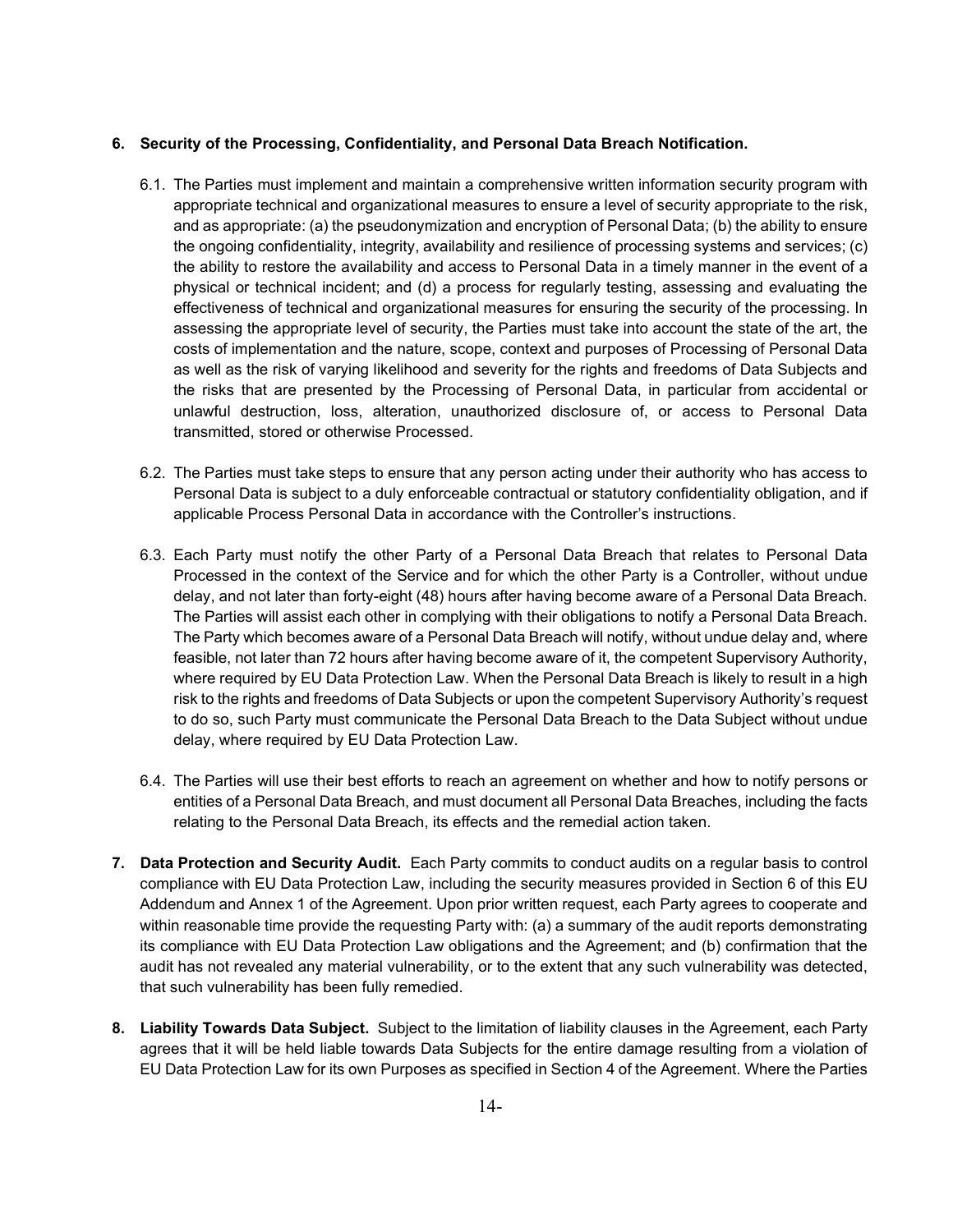are involved in the same Processing and where they are responsible for any damage caused by the Processing of Personal Data, both Customer and Ekata may be held liable for the entire damage in order to ensure effective compensation of the Data Subject. If Ekata paid full compensation for the damage suffered, it is entitled to claim back from Customer that part of the compensation corresponding to Customer's part of responsibility for the damage.

9. Applicable Law and Jurisdiction. The Parties agree that this EU Addendum and the Processing of Personal Data will be governed by the law of Belgium and that any dispute will be submitted to the Courts of Brussels.

The Parties are signing this EU Addendum on the Effective Date as defined in the Principal Agreement.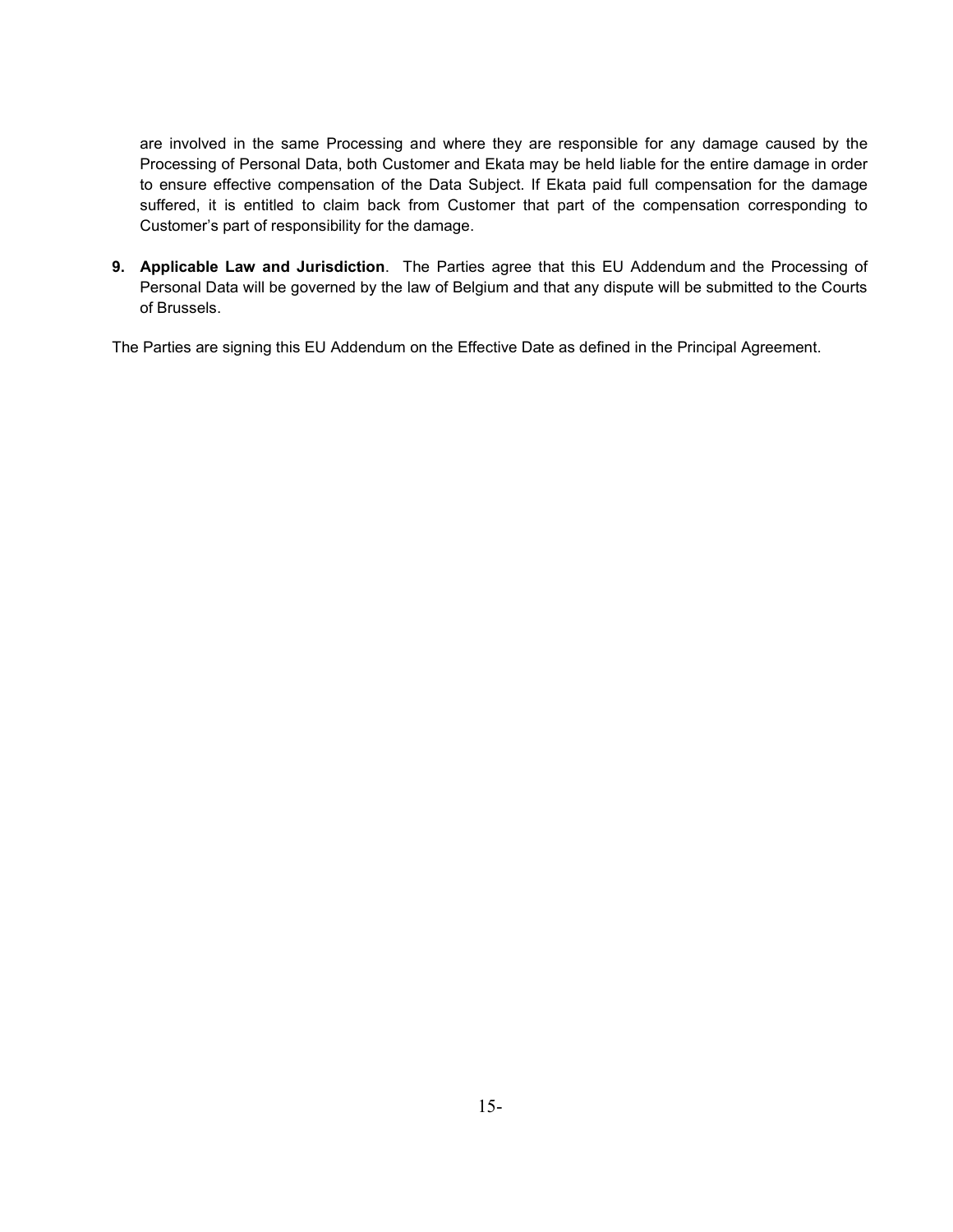# APPENDIX 1 PROCESSING OF PERSONAL DATA

## A. List of Parties

1. Data exporter (for transfers from Ekata to Customer) and data importer (for transfers from Customer to Ekata):

Name: Ekata Inc.

Address: 1301 Fifth Avenue, Suite 1600, Seattle, WA 98101, United States Contact person's name, position and contact detail: EU Privacy Officer - euprivacy@ekata.com Activities relevant to the data transferred: Providing the Services as described in the Principal Agreement and the Agreement Signature and date: Please refer to the signature page of the Agreement Role: controller for the purposes listed in Section 4.1 of the Agreement

2. Data importer (for transfers from Ekata to Customer) and data exporter (for transfers from Customer to Ekata):

Name: Name of Customer **[as stipulated in Preamble of the Agreement]** Address: Address of Customer [as stipulated in Preamble of the Agreement] Contact person's name, position and contact detail: **[please specify]** Activities relevant to the data transferred: Receiving the Services as described in the Principal Agreement and the Agreement Signature and date: Please refer to the signature page of the Agreement Role: controller for the purposes listed in Section 4.2 of the Agreement

## B. Description of the Transfer

## Data subjects

Users of Customer's products and services.

#### Categories of data

First and last name, physical address, email address, IP address, and phone number.

#### Sensitive data transferred

The Parties do not Process any sensitive data.

#### Frequency of the transfer

Upon Customer's requests - on a per query basis or via batch file transfer.

#### Nature of the processing

Collection, storage, analysis, combining with other sources, disclosure by transfer/making available.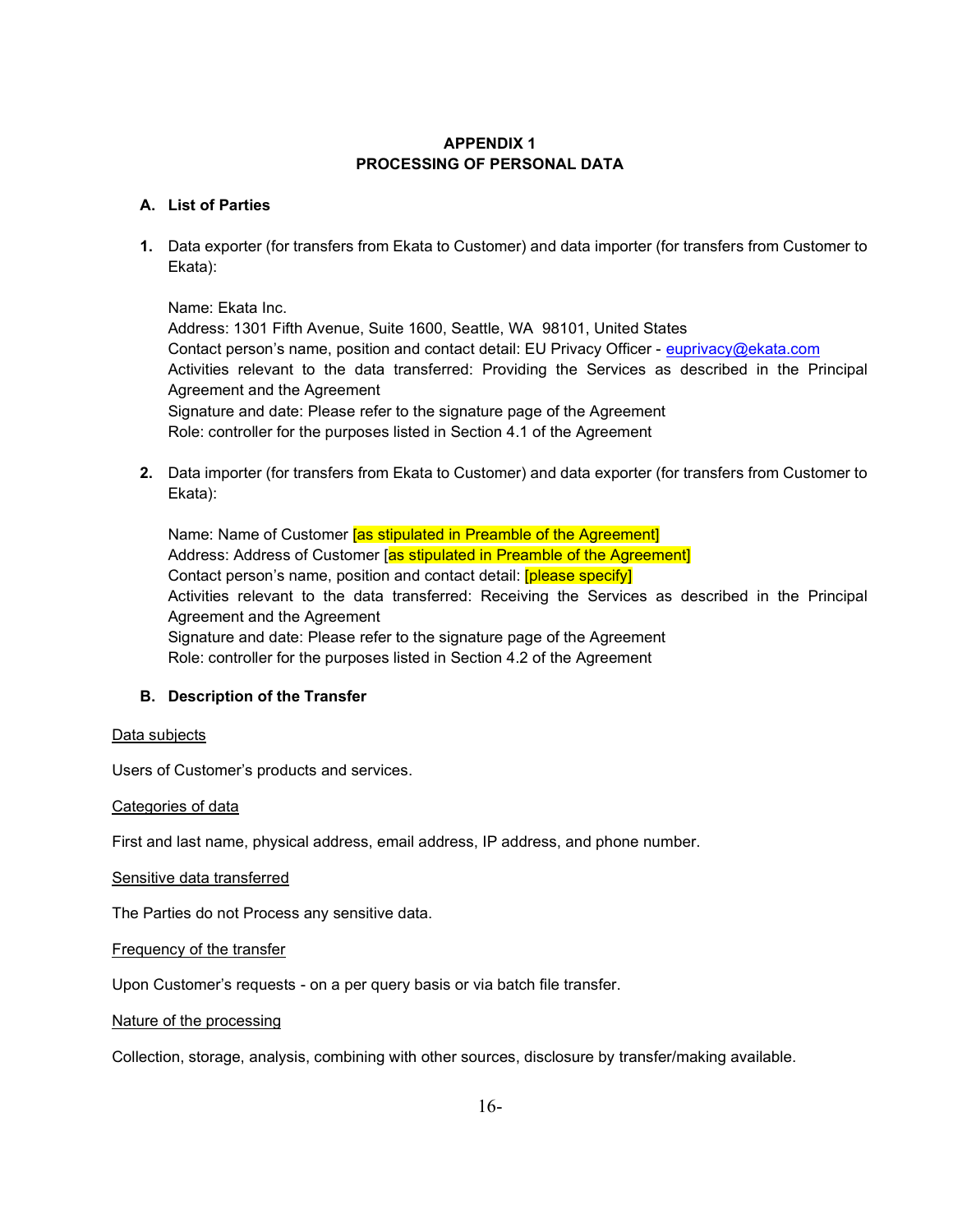## Purposes of the transfer(s)

The transfer is made for the following purpose(s): To provide/receive identity verification, fraud detection, and fraud prevention solutions.

#### Period for which the personal data will be retained

Personal Data will be retained for as long as permitted under the Principal Agreement or the Agreement.

## C. COMPETENT SUPERVISORY AUTHORITY

The competent supervisory authority in accordance with Clause 13 of the EEA Standard Contractual Clauses is the Belgian Data Protection Authority.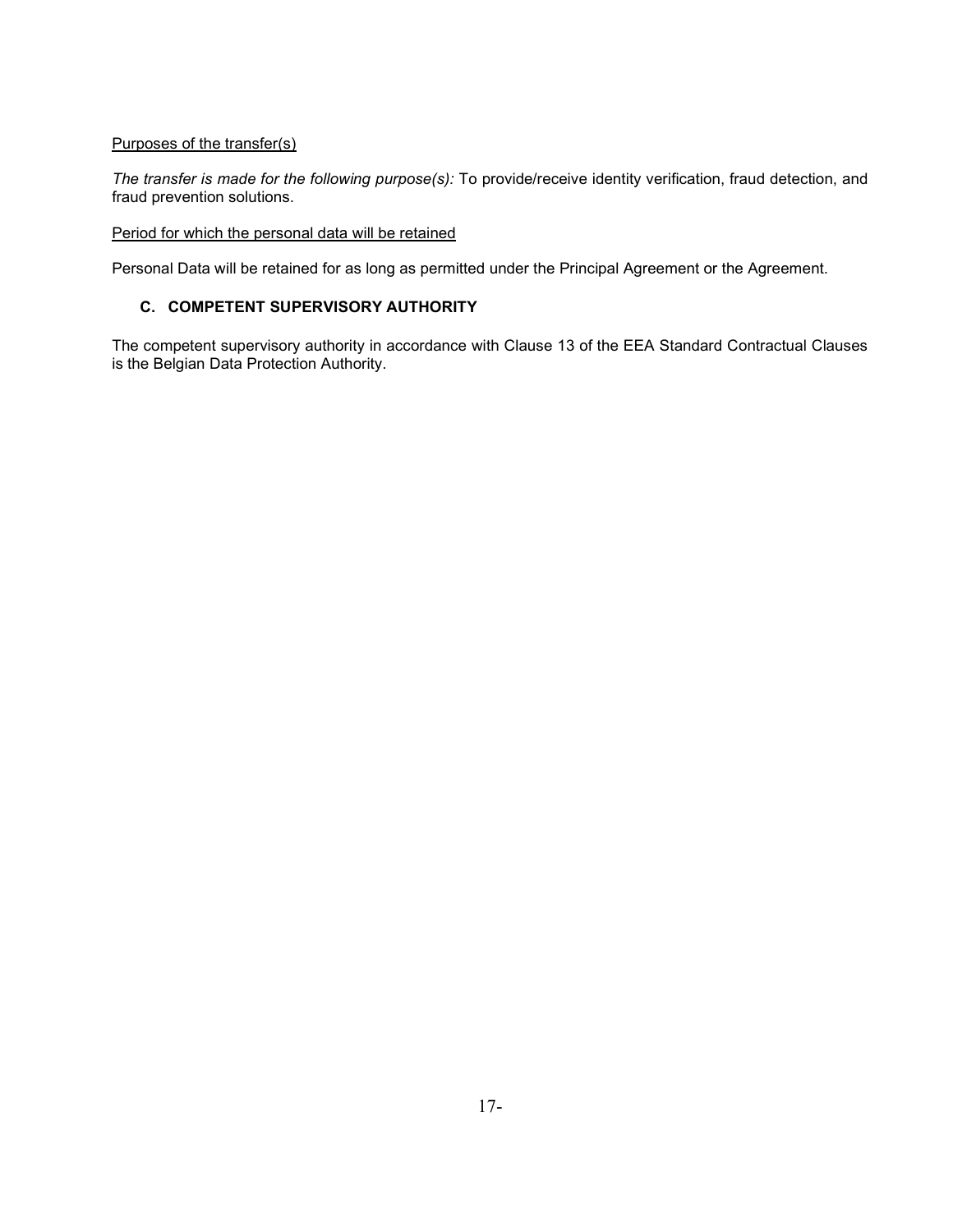#### ANNEX 3 CCPA ADDENDUM

This CCPA Addendum ("CCPA Addendum") forms part of the Agreement and sets forth the additional terms in respect of the Parties' compliance with the CCPA. In the event of a conflict between the terms of this CCPA Addendum and the Agreement with respect to the subject matter of this CCPA Addendum, the terms of this CCPA Addendum will control to the extent of such conflict.

In this CCPA Addendum, the capitalized terms (i) "Aggregate Consumer Information," "Business," "Business Purpose," "Commercial Purpose," "Deidentified," "Personal Information," "Processing," "Sell," and "Service Provider" are defined as set forth in the CCPA and (ii) "Metadata" and "Services" are defined as set forth in the Agreement.

WHEREAS, pursuant to the Agreement, Ekata provides to Customer certain Services in support of one or more Business Purposes.

WHEREAS, the Parties intend for the terms of this CCPA Addendum to apply to the extent Ekata collects, receives, or otherwise, Processes Personal Information on Customer's behalf to provide the Services to Customer.

NOW THEREFORE, for good and other valuable consideration, the Parties hereby agree as follows:

1. Roles of the Parties. The Parties agree that Customer is the Business and Ekata is a Service Provider with respect to any Customer Personal Information. Each Party will comply with its respective obligations under the CCPA. For the avoidance of doubt, Ekata's collection, retention, use, disclosure, sale, or other Processing of Personal Information for its own purposes independent of Customer's use of the Services specified in the Agreement are outside the scope of this CCPA Addendum.

## 2. Processing of Client Personal Information

- 2.1. Ekata will collect, use, retain, disclose, and otherwise Process Customer Personal Information (i) to perform the Services, including in support of its internal operations and to identify and protect against fraudulent or illegal activity; (ii) as set forth in the Agreement and this CCPA Addendum; (iii) to comply with legal or contractual obligations; and (iv) as otherwise permitted by the CCPA.
- 2.2. Ekata may disclose Customer Personal Information to, and permit the Processing of Customer Personal Information by, its Service Providers who perform services on behalf of Ekata. Ekata will take steps to ensure that such Service Providers are subject to contractual requirements with respect to the processing of Customer Personal Information at least as protective as those to which Ekata is subject pursuant to the Agreement and this CCPA Addendum. Ekata may retain, use, or disclose Customer Personal Information to detect data security incidents or protect against fraudulent or illegal activity. Further, Ekata may retain and use Customer Personal Information (and combine it with Personal Information from other customers) to build or improve the quality of its fraud detection and identity verification services, provided Ekata does not: (i) build or modify profiles to use in providing services to another business; or (ii) correct or augment data acquired from another source.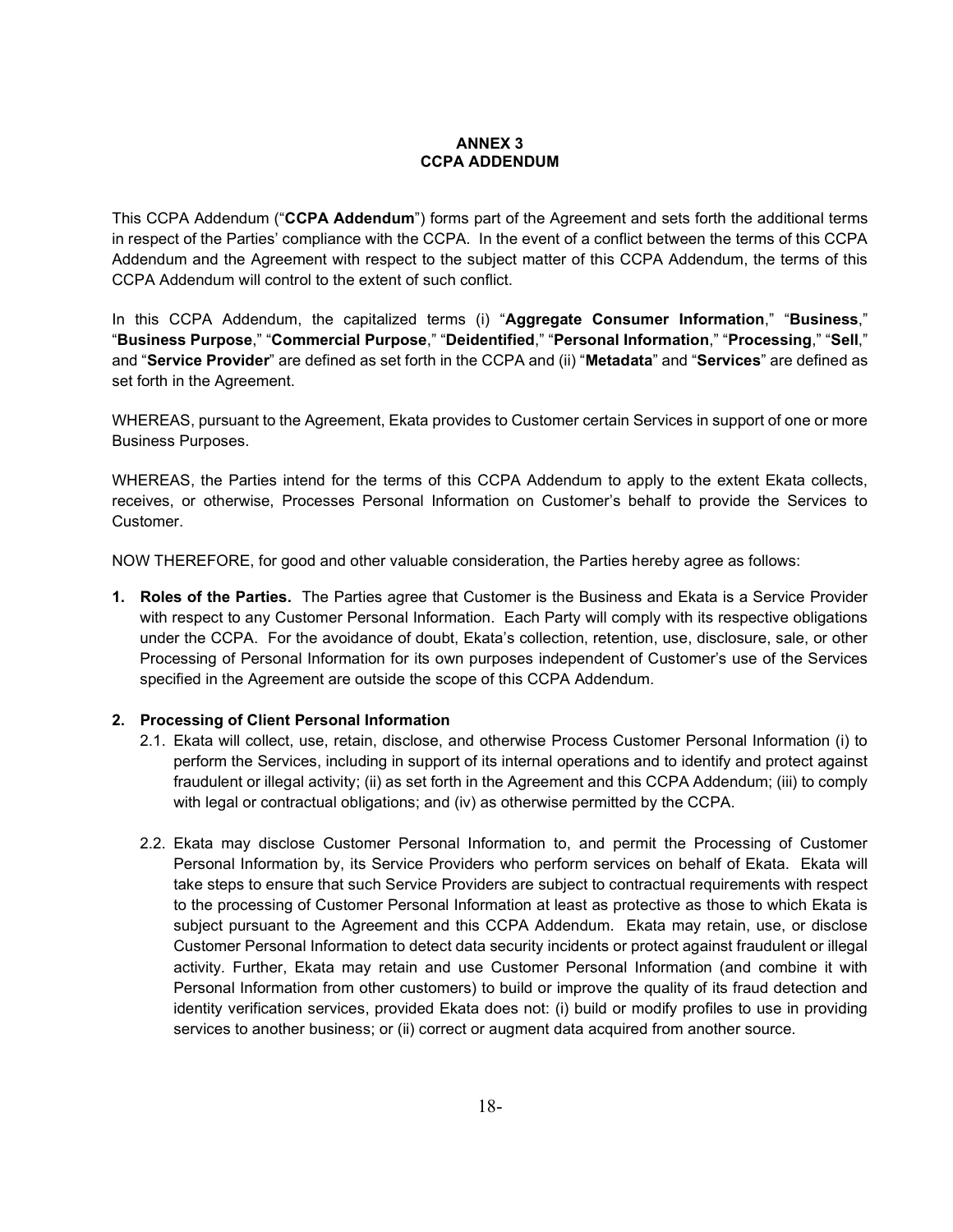- 2.3. With respect to Customer Personal Information, the Parties acknowledge and agree that:
	- (a) Ekata does not receive Customer Personal Information as consideration for any of the Services;
	- (b) Ekata will not Sell Customer Personal Information provided by Customer to Ekata for the provision of the Services to Customer; and
	- (c) Except as otherwise permitted by the CCPA, Ekata will not use, retain, or disclose Customer Personal Information except as necessary to perform the Services and as set forth herein, and not for any Commercial Purpose.
- 2.4. Customer represents and warrants that it has provided notice that the Customer Personal Information is being used or shared consistent with Cal. Civ. Code 1798.140(t)(2)(C)(i). Customer acknowledges and agrees that it is responsible for compliance with all notice, consent, opt out, and privacy policy requirements under the CCPA, as well as for complying with all requests from individuals with respect to Customer Personal Information (including but not limited to requests to know, requests to delete, and requests to opt out), as may be required by applicable law ("Consumer Requests").
- 2.5. Upon request, Ekata will provide reasonable assistance, as necessary, to permit Customer to respond to Consumer Requests to the extent required by the CCPA. Upon direction by Customer, and in any event no later than thirty (30) days after receipt of a written request from Customer, Ekata shall delete the Customer Personal Information as directed by Customer without undue delay.
- 2.6. Notwithstanding any provision to the contrary of the Agreement or this Addendum, the terms of this Addendum shall not apply to Ekata's processing of Customer Personal Information that is exempt from the CCPA, including under Cal. Civ. Code 1798.145(a).

## 3. Processing of Metadata

3.1. Customer acknowledges and agrees that Ekata may Process Metadata derived or generated from Customer Personal Information for its Business Purposes, such as to identify and protect against fraudulent or illegal activity. For clarity, Metadata does not include identifiers that indicate Customer as the source of Metadata. As between Ekata and Customer, Ekata exclusively will own rights, title, and interest in and to Metadata.

## 4. Deidentified Data and Aggregated Data

- 4.1. Customer acknowledges and agrees that Ekata may Process Aggregate Consumer Information and De-identified data (together, "Deidentified Data") relating to, derived, or generated from Customer Personal Information or derived from the Services, for any lawful purpose. As between Ekata and Customer, Ekata exclusively will own rights, title, and interest in and to Deidentified Data. Customer further acknowledges and agrees that Deidentified Data does not constitute Customer Personal Information pursuant to the Agreement and this CCPA Addendum, and Ekata may use, maintain, disclose, and otherwise Process such Deidentified Data for any lawful purpose.
- 4.2. In the event that either Party shares Deidentified Data with the other Party, the receiving Party warrants that it: (i) has implemented technical safeguards designed to prohibit reidentification of the Consumer to whom the Deidentified Data may pertain; (ii) has implemented business processes designed to specifically prohibit reidentification of the Deidentified Data; (iii) has implemented business processes